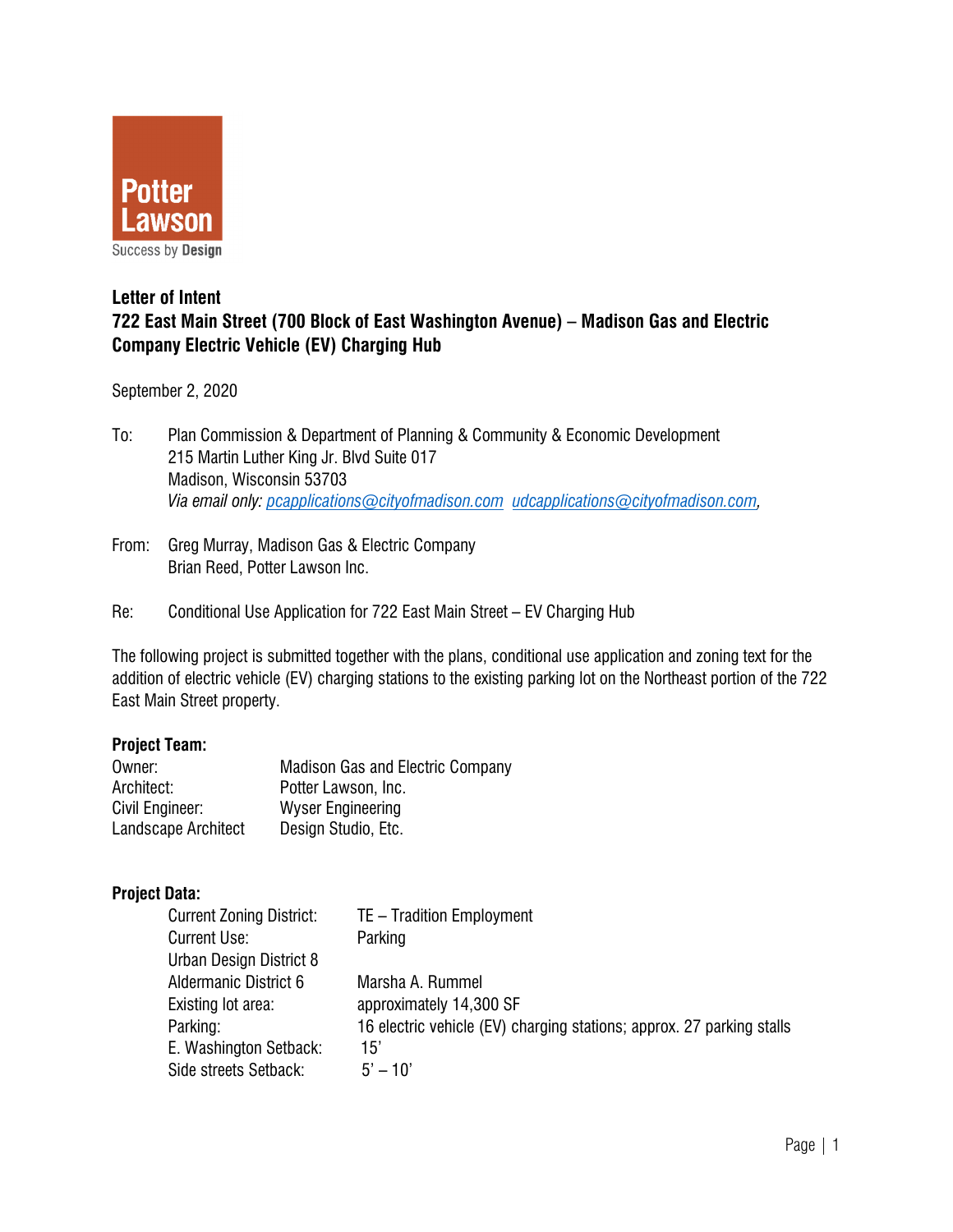# **Project Overview and Design Narrative:**

Madison Gas and Electric Company is excited to propose a new DC fast charging HUB at the intersection of South Livingston Street and the 700 block of East Washington Avenue – one of the first Electric Vehicle Charging HUBs (EV Charging HUBs) in Wisconsin. DC fast chargers allow EV drivers to charge their vehicle in as little as 20 minutes. The DC fast chargers at the EV Charging HUB will be some of the fastest in the Midwest. Tesla is also interested in installing four Superchargers at this location to serve eight drivers. Tesla models are the most popular EV in Madison, and they continue to offer more affordable models.

The project's goal is to transform the site into an EV Charging HUB for the East Washington Corridor and Marquette neighborhood by adding approximately 16 electric vehicle charging stalls to the site. The proposed EV Charging HUB will offer many potential benefits to the neighborhood and City. The high-powered charging station HUB will serve drivers who reside in single family homes and multifamily properties in the area that do not have chargers within their residences or easy access to onsite electric vehicle charging. It will also provide charging opportunities for taxi, ride-hailing and ridesharing services. In the near future, local businesses may also be interested in charging electric fleet vehicles, like delivery vans, at the EV Charging HUB. The project also provides charging for visitors and makes the use of EVs for long distance travel and commuting more feasible. Projects like this are key to greening the City's transportation infrastructure because broader and more convenient access to DC fast charger HUBs are critical to EV adoption by the public.

The EV Charging HUB will upgrade and enhance the use of the existing surface parking lot in several ways. It will include the addition of more robust landscaping along both street frontages to enhance the public street edges to a level complementary with the streetscape established by the recent developments along East Washington Avenue. The goal is to create a small pocket park for use by the area residents, business users and bus riders along East Washington. The stone benches for seating within the vegetated area will provide shaded places for respite along East Washington. The EV Charging HUB includes tree islands and other vegetative areas to reduce the amount of impervious pavement and enhance the sustainability of the neighborhood by decreasing storm water runoff, increasing the biodiversity through plantings and strengthening the green infrastructure of the rapidly developing corridor.

The site is also ideal from an electric infrastructure perspective since MGE's Blount Substation is directly adjacent to the site. Because of the energy density of the EV Charging HUB, this allows for adequate electric supply without having to add electric infrastructure.

Additionally, the EV Charging HUB will reconfigure the existing pavement and striping to provide improved pedestrian access from the sidewalks and improved vehicular circulation within the site while bringing it into compliance with current City of Madison Zoning standards.

The existing site has been historically used for employee, guest and maintenance parking for MGE's substation located on East Main Street. The existing lot is primarily asphalt paved with a few street trees along East Washington and a narrow area of lawn along South Livingston Street. The existing site is striped for 16 vehicle stalls and is bordered by the BP gas station to the west, the rest of the MGE substation parcel to the south, and the recently completed Sylvee and Gephardt development to the east on the other side on South Livingston Street.

MGE remains strongly committed to and fully supports the future growth and redevelopment of the East Washington Corridor. As such, MGE views the EV Charging HUB as a bridge or transitional project that will substantially improve the currently underutilized site until such time as a more comprehensive redevelopment of the block occurs. In the near term, the remodeling of the site will complement ongoing redevelopment in the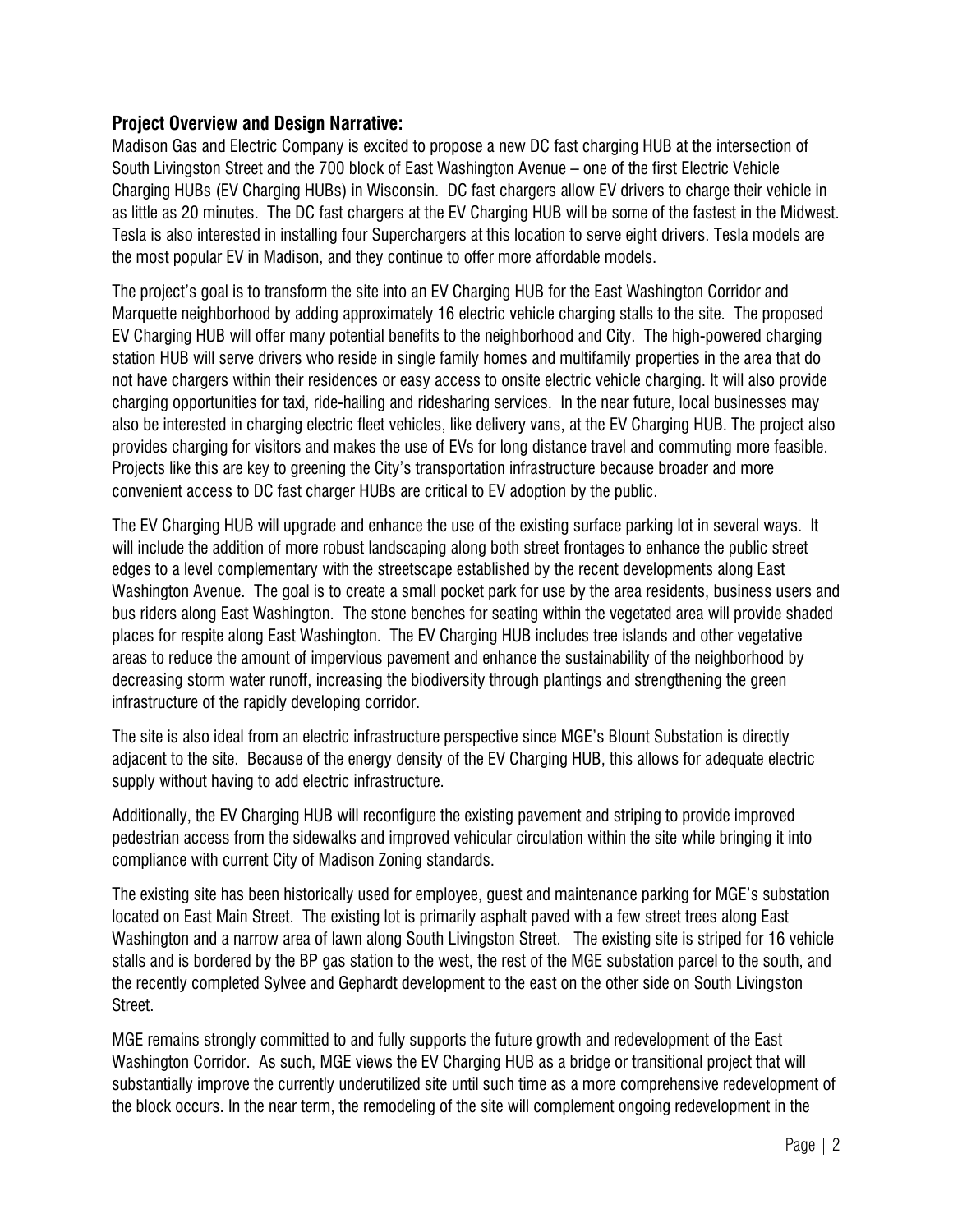overall corridor, while providing a more sustainable and substantially improved site to meet the growing demand for EV infrastructure in the neighborhood. In the long term, however, the project will not prohibit future redevelopment in that location. MGE fully anticipates that over the long run, this site will be comprehensively transformed and improved. Accordingly, MGE will remain open to working with future comprehensive site redevelopments and incorporating sustainable energy strategies within them.

Two conditional uses will be applied for to facilitate the EV Charging HUB project. The first conditional use is to add electric vehicle charging stations to the existing site. The second conditional use is necessary because the existing lot will technically remain a parking lot (while enhancing the streetscape and the transportation infrastructure of the East Washington Corridor, increasing EV charging access to residents of surrounding neighborhoods and increasing EV capacity for rideshare and future fleet services along the corridor).

## **Compatibility with the Imagine Madison Comprehensive Plan**

The EV Charging HUB is consistent with and will help promote the carbon reduction goals of both MGE and the City of Madison (Net-Zero by 2050 for MGE and Net-Zero Carbon by 2030 for the City). MGE and the City have been working together since 2015 to pursue these goals, and this project is an embodiment of that work. The EV Charging HUB also helps achieve a key strategy for carbon reduction – the electrification of the transportation sector. The following are highlights from the Imagine Madison Comprehensive Plan that illustrate how the EV Charging HUB project has followed the plan guidelines.

## *Land Use and Transportation*

*Strategy 9 - "Implement new technologies to more efficiently use existing transportation infrastructure."* 

The EV Charging HUB project will provide high-capacity, rapid electric vehicle (EV) charging stations along one of the primary transit corridors for convenient user access.

Providing better charging infrastructure for taxi, ride-hailing and ridesharing services may reduce the need for residents to own personal vehicles, thereby reducing emissions, parking requirements, and more efficiently using the existing transportation corridors.

# *Green and Resilient*

## *Strategy 3 – "Increase the use and accessibility of energy efficiency upgrades and renewable energy." "Support infrastructure to expand the use of electric vehicles and other eco-friendly fuel sources."*

The EV Charging HUB project will directly construct new electric vehicle (EV) infrastructure and promote expanded EV use by providing additional charging stations to support various private and public electric vehicles. MGE's public charging stations are powered by clean energy.

*Strategy 5 – "Improve and preserve urban biodiversity through an interconnected greenway and habitat system."* 

*"There are ways the City and the community can improve the built environment to enhance urban biodiversity. The City should seek opportunities for greenspace in intensively developed areas and encourage trees and native plantings in terraces and along transportation corridors, which are often dominated by pavement. Urban life is significantly enhanced with the addition of shade-providing trees and water filtering vegetation."*